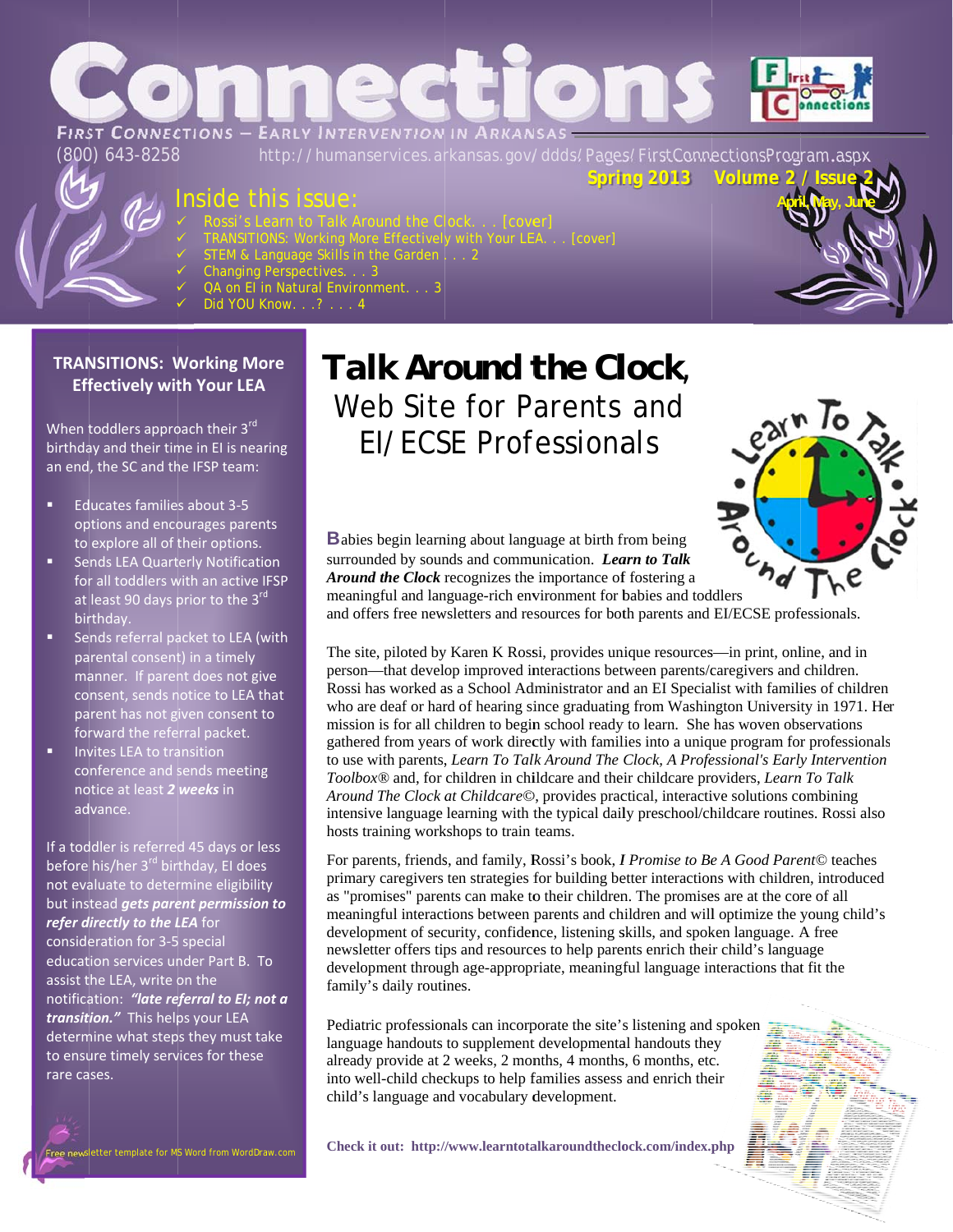# **STEM and Language Skills:** In the Garden with Children!

Article originally published at How Babies Learn 18 June 2012 http://www.howbabieslearn.com/blog/2012/06/stem-and-language-skillsin-the-garden-with-children/

#### Gardening is a great way to foster children's STEM (Science, technology,

**engineering and Math)** and cognitive skills. Research shows that talking to children and using gestures when communicating enhances children's later language development<sup>1</sup>. Use gestures and language as point out different types of bugs, vegetables, and flowers in the garden. When children point to beautiful birds and flowers in the garden, share their enthusiasm! If your child points to a flower, try to expand upon his or her gesture with language. You might ask, "Do you like the flower?" "What color is the flower?" ... "Yes! The flower is yellow. It's a yellow tulip!"

Integrating spatial language in conversations with children might even help to foster their later abstract thinking skills<sup>2</sup>? Words such as "above," "next to," and "tall" and are just some of the terms that may help young children to acquire abstract spatial skills such as mental rotation. How many flowers can a child locate next to the large tree? Talking about the array of trees, animals and flowers in the garden is a great way to help children build language, spatial relation, and categorical reasoning skills!



Children love to play in gardens and often learn through imitation. Preschoolers may even enjoy helping you find the weeds in the garden. They often like to get their hands dirty as they help you plant flowers! 3-5 year olds might even want their own watering bucket to water the flowers. Be sure to explain and demonstrate how much water each plant should receive! The preschooler may also enjoy researching different types of flowers with an adult. Bring some crayons and paper to the

garden; preschoolers may enjoy putting a piece of paper over a leaf and rubbing the crayon across it to magically reveal a leaf design drawing different types of flowers. Help preschoolers develop reading and writing skills by helping to make labels for the various flowers. Whether a child is interested in the various bugs, birds, or flowers in the garden, tuning into the child's natural interests is a great way to support developing cognitive and communicative skills.

If you're a teacher, make the effort to get parents involved. Chances are you may have to give them information about STEM - what the acronym means and why it's important for their toddler's future. Then give your parents some ideas for how they can help prepare their children for success in STEM-style thinking. (see sidebar, right)



2. Pruden, S., Levine, S. Huttenlocher, J. (2011). "Children's Spatial Thinking." Tricia Striano, Ph.D.

## **Tips to Help Children Become STEM Thinkers**

1. Be alert for opportunities to talk with your child about STEM-related topics. For example, discuss fractions or percent when you slice a pie.

2. Try not to brush aside questions,<br>even if they don't make sense or are not<br>good questions. Turn the bad question<br>into an interesting and relevant question<br>and then engage in discussion. You don't<br>necessarily need to kno

3. Encourage curiosity and<br>questioning. Rather than giving an<br>answer, encourage your child to con<br>with several possible solutions for a ne up problem.

**4. View science and technology<br>and videos**; talk together about the<br>program you viewed afterward.

5. Promote cooperation and teamwork<br>as children work together; guide them to<br>develop a list of ground rules they will follow.

6. Search out STEMa trip to a recreational activities local science museum<br>robotics competition or<br>science fair.

**7. Use building blocks, puzzles, and games for family activities. Leave thes in obvious places so that view them as part of their everyday surroundings.** 

8. Ask your child to figure out "what<br>comes next" in class routines, stories,<br>etc. this promotes critical thinking skills.

**9. Display curiosity** about things you<br>see and show your own interest in<br>learning. This may be the most important<br>tip of all. Your enthusiasm will be the<br>greatest motivator for your child!

#### **RESOURCES:**

http://www.teachpreschool.org/2012/06/stem/

http://www.middleweb.com/3569/10-stem-tipsfor-parents/

http://www.wikihow.com/Impart-STEM-Education-to-Your-Children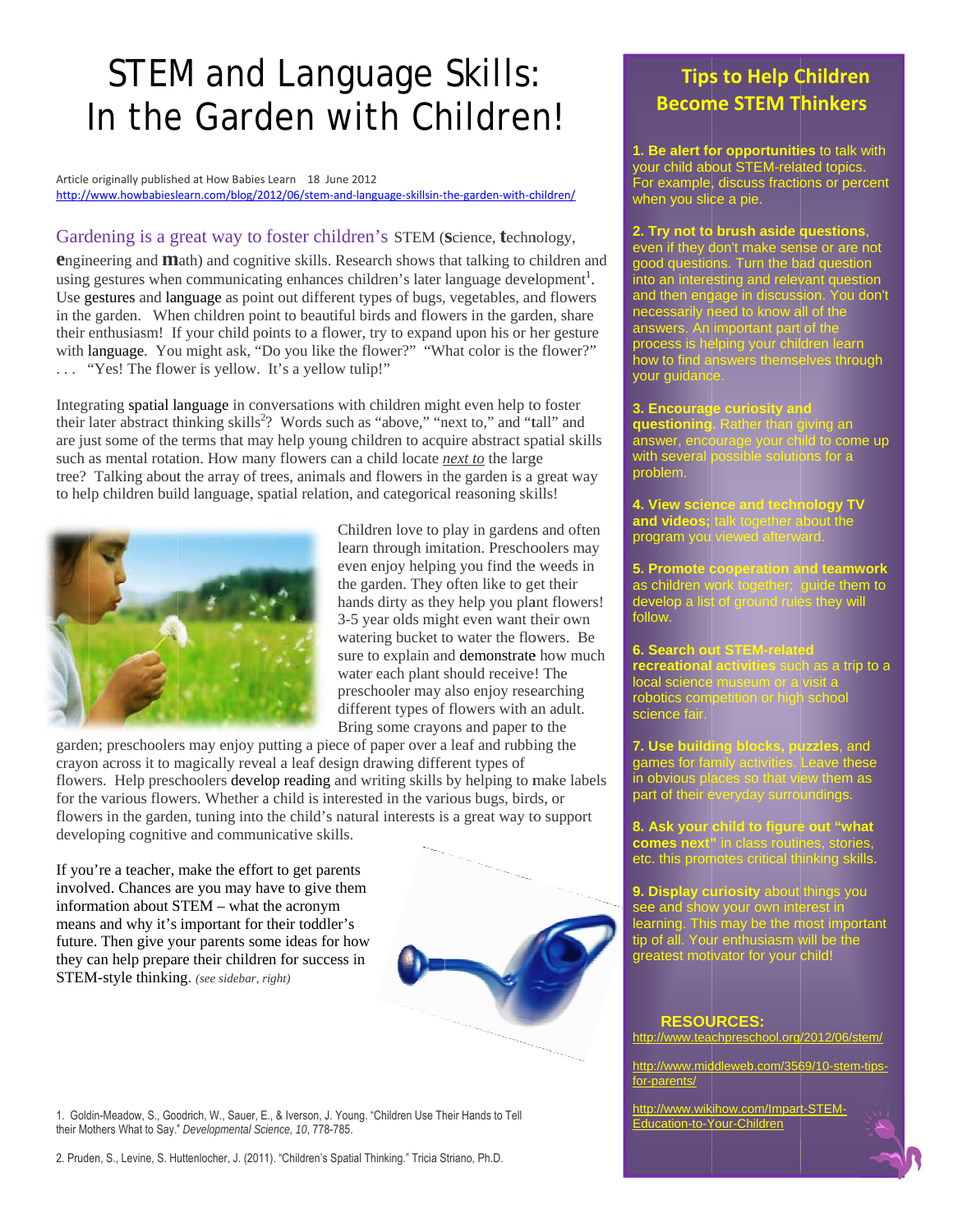### **Changing Perspectives...**

The purpose of early intervention is to promote parent competence and confidence in helping the child learn and grow.

Our responsibility as practitioners and service coordinators is to use available evidence to refocus the lens through which we have traditionally viewed and interacted with children with disabilities and their families. We shift from telling and doing to listening and building the capacity of family members to support their child's development.

Our role clearly emerges as a coach to the adults in the child's life to maximize their confidence and abilities so that child learning and development of new skills occurs naturally as a part of everyday life (Dunst, Hamby, Trivette, Raab, & Bruder, 2000; Rush, Shelden, & Hanft, 2003).

Using the family's interests, routines, rituals, and priorities is the venue for promoting a child's existing abilities and learning new skills. By providing therapy to the child and giving homework for parents to perform or embedding activities and exercises into daily life, we were actually disrupting well-established, meaningful learning opportunities that all families have

Based on evidence about child learning and effective help-giving, when we change our mental models and practices, we learn  $\mathsf{to}$ :

Appreciate what children and *families* can do instead of what they can't

Build on parent knowledge and skills instead of creating dependence on us as professionals

Help parents identify and access desired resources instead of assuming the need for and benefit of professional services

 $\blacksquare$  Recognize child and family strengths instead of emphasizing problems

Support family priorities and interests instead of dispensing professionally-driven recommendations.

http://www.coachinginearlychildhood.or g/nlepractices.php



# $ORA$  on NF



In states where intervention in the Natural Environment is working, how are they interpreting the definition of "NE?"

All states must define NE according to the federal definition in IDEA, Part C. Natural environments are home and community locations in which children would typically be if they did not have a disability. If it is a place created for children with disabilities, it is not a natural environment.



#### Even if services provided in a center or provider office are delivered in a way that supports family learning & involvement, doesn't the research point to these locations as inherently not a Natural Environment?

Therapy clinics and practitioner offices provide decontextualized interventions. Research demonstrates that children learn best when they learn in context and have multiple opportunities to practice the skills and abilities throughout their day. The generalization research indicates that it is much easier to generalize newly learned skills when they are learned within the context of meaningful, functional activities as they happen naturally versus setting up contrived situations in a clinic or office.

#### If a center-based program has a preschool open to the public and incorporates the NE learning philosophies into individualized treatment, would it be considered to be a natural environment?

A center-based preschool where the ratio of children of typical development to children with disabilities is similar to that ratio in the general community could be a natural environment for a child with a disability. "Individualized treatment" must occur in the context of naturally occurring activities in the preschool classroom where the EI practitioner supports the preschool teacher in promoting the child's participation in classroom activities rather than using a pull-out model, which would be considered decontextualized intervention.



#### If family involvement in embedding activities into their daily routines is the essential part of NE, is there a reason why the coaching sessions can't take place at the center as well as in the NE?

We are not talking about having the parent embed therapy activities into their existing routines and activities. We are talking about recognizing and using their typical activities as opportunities for child participation in learning opportunities that have development-enhancing qualities, without limiting these activities to working on only one skill or area of development. The goal is to help parents increase the infant's/toddler's participation in the activity and interactions with the adults in the environment to promote multiple skills as they would happen and be learned naturally.



#### How do we embed natural environment therapy practices into our therapy when children live in homes with virtually no toys or books?

Start by getting an understanding of how the child spends his or her time. What does the child do? Who is the child with? Where does the child go? This is an assessment process to identify the child's existing (and desired) activity settings. The practitioner identifies what the child is currently using as play objects (i.e., pots, pans, empty containers, rocks, sticks, sand, etc.). The practitioner supports caregivers in maximizing the child's enjoyment of what play objects do exist. If the family is interested in obtaining other objects for the child to play with, then the practitioner assists the family in identifying resources to obtain them (i.e., toy lending resources, public libraries, garage sales, Goodwill, etc.). Our responsibility is to support the family with what they have, where they are, and sharing information that matches their priorities.